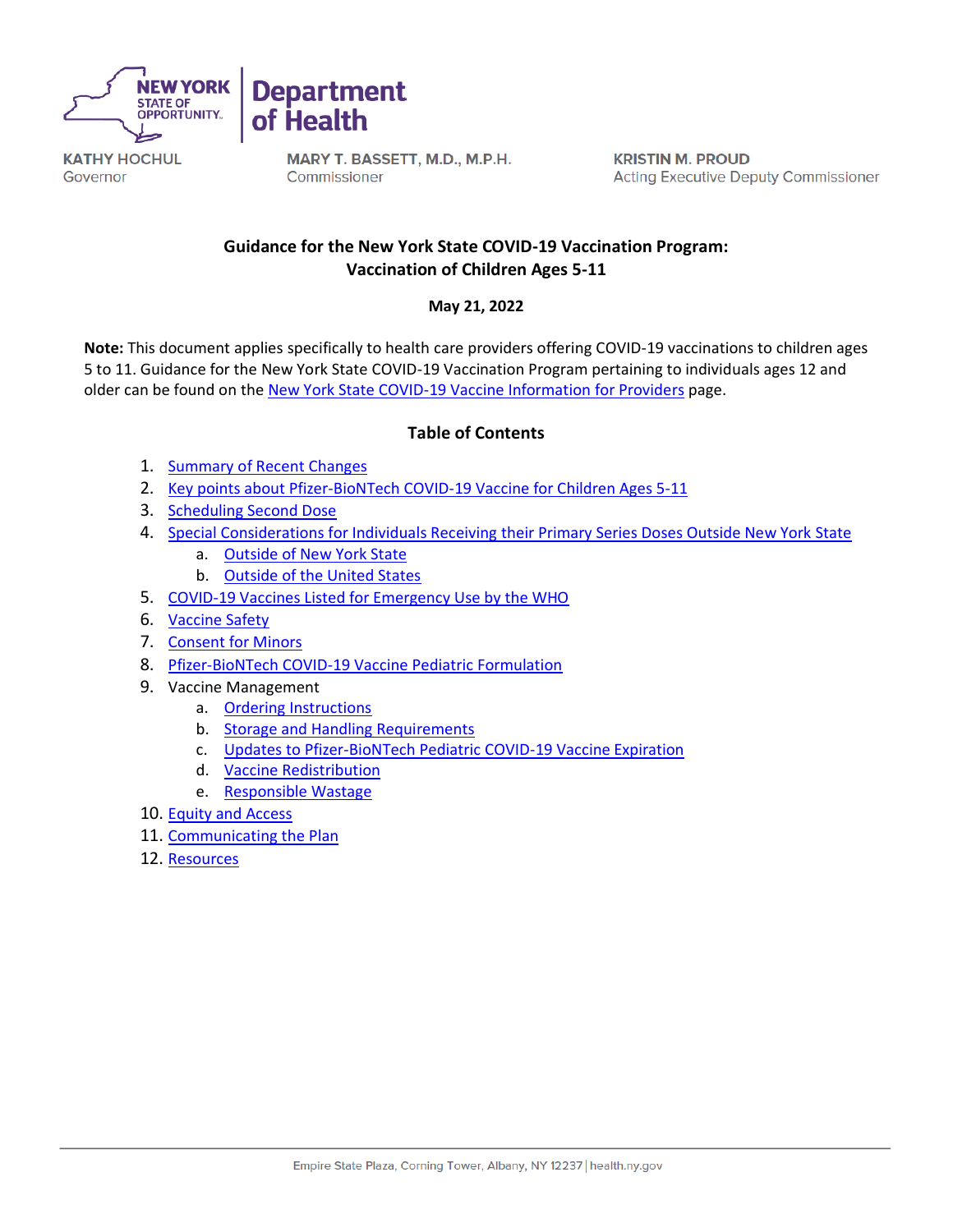# <span id="page-1-0"></span>**Summary of Recent Changes**

- In view of the fact that recommendations and eligibility for COVID-19 vaccination are expected to be updated repeatedly in coming months and potentially years, and that New York State (NYS) clinical guidance is aligned with the Centers for Disease Control and Prevention (CDC) clinical guidance, the format of this document has been updated to refer providers to CDC's [Interim Clinical Considerations for](https://www.cdc.gov/vaccines/covid-19/clinical-considerations/covid-19-vaccines-us.html)  [Use of COVID-19 Vaccines Currently Approved or Authorized in the United States](https://www.cdc.gov/vaccines/covid-19/clinical-considerations/covid-19-vaccines-us.html) for clinical guidance. NYS clinicians are encouraged to read and become thoroughly familiar with that document, which is the best source for both general guidance and guidance for special situations. This NYS guidance document retains a list of recent changes, key points, sections with NYS-specific information, sections for certain special situations, and sections or links with important information that is not included in CDC's Clinical Considerations document (e.g., storage and handling.)
- The CDC [recommends](https://www.cdc.gov/vaccines/covid-19/clinical-considerations/interim-considerations-us.html#:~:text=or%20severely%20immunocompromised.-,Booster%20doses%20for%20people%20who%20are%20not%20moderately%20or%20severely%20immunocompromised,-All%20people%20ages) a single Pfizer-BioNTech COVID-19 vaccine booster dose for person ages 5-11 years, who are NOT moderately to severely immunocompromised, at least 5 months after the primary series under the FDA's EUA.
- The CDC [recommends](https://www.cdc.gov/vaccines/covid-19/clinical-considerations/interim-considerations-us.html#:~:text=cap%20vial%5D)%20dose.-,Booster%20doses%20for%20people%20who%20are%20moderately%20or%20severely%20immunocompromised,-Booster%20doses%20are) a single Pfizer-BioNTech COVID-19 vaccine booster dose for person ages 5-11 years, who ARE moderately to severely immunocompromised, at least 3 months after the primary series under the FDA's EUA.
- The CDC clinical considerations were amended to provide considerations for people who recently had SARS-CoV-2 infection to delay their primary series or booster dose by 3 months from symptom onset or positive test (if infection was asymptomatic). For more information, please see the [CDC clinical](https://www.cdc.gov/vaccines/covid-19/clinical-considerations/faq.html#infection)  [considerations.](https://www.cdc.gov/vaccines/covid-19/clinical-considerations/faq.html#infection)
- Storage and handling requirements, including temperature monitoring and temperature excursion reporting requirements, for COVID-19 Vaccination Providers have been outlined.
- The Food & Drug Administration has approved an amendment to the EUA for Pfizer Pediatric Vaccine (orange cap for ages 5 through 11, with diluent) thereby extending the shelf-life of the Pfizer product formulation from 9 to 12 months.
- Regarding considerations for COVID-19 revaccination, the CDC previously provided recommendations for those who received one or more COVID-19 vaccines prior to or during treatment with HCT or CAR-Tcell therapy. They have now updated considerations for COVID-19 re-vaccination for patients who received one or more doses of COVID-19 vaccine during treatment with B-cell-depleting therapies (e.g. rituximab, ocrelizumab) that were administered over a limited period of time. More information regarding COVID-19 revaccination considerations can be found [here.](https://www.cdc.gov/vaccines/covid-19/clinical-considerations/interim-considerations-us.html?ACSTrackingID=USCDC_2120-DM82546&ACSTrackingLabel=Updated%20Guidance%3A%20Interim%20Clinical%20Considerations%20for%20Use%20of%20COVID-19%20Vaccines&deliveryName=USCDC_2120-DM82546#:~:text=Considerations%20for%20COVID%2D19%20revaccination)
- New clarifying updates were made regarding the considerations to initiate COVID-19 vaccination in children with a history of multisystem inflammatory syndrome in children (MIS-C). These updates can be found [here.](https://www.cdc.gov/vaccines/covid-19/clinical-considerations/interim-considerations-us.html?ACSTrackingID=USCDC_2120-DM82546&ACSTrackingLabel=Updated%20Guidance%3A%20Interim%20Clinical%20Considerations%20for%20Use%20of%20COVID-19%20Vaccines&deliveryName=USCDC_2120-DM82546#:~:text=COVID%2D19%20vaccination%20and%20MIS%2DC%20and%20MIS%2DA)
- There are updates to information about individuals who were vaccinated outside the U.S. and individuals who were vaccinated as part of a clinical trial. See appendices A [\(People who received](https://www.cdc.gov/vaccines/covid-19/clinical-considerations/interim-considerations-us.html#appendix-a)  [COVID-19 vaccine outside the United States\)](https://www.cdc.gov/vaccines/covid-19/clinical-considerations/interim-considerations-us.html#appendix-a) and B [\(People who received COVID-19 Vaccine as part of a](https://www.cdc.gov/vaccines/covid-19/clinical-considerations/interim-considerations-us.html#appendix-b)  [clinical trial\)](https://www.cdc.gov/vaccines/covid-19/clinical-considerations/interim-considerations-us.html#appendix-b) for recommendations for these populations.
- Link to NYS Wastage Guidance has been updated to reflect updated guidance.
- Link to Redistribution Guidance has been updated to reflect updated guidance.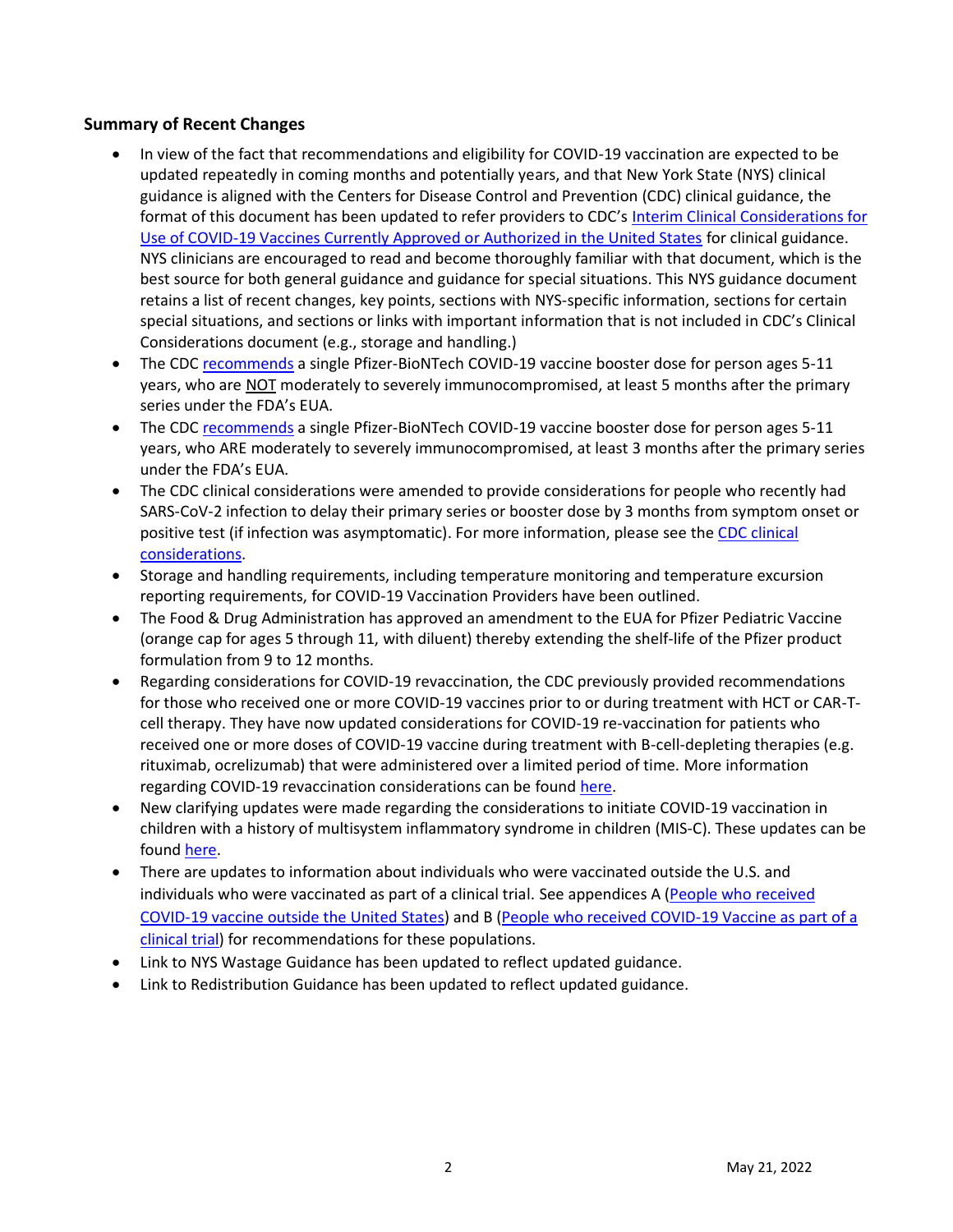# <span id="page-2-0"></span>**Key points about COVID-19 Vaccine for Children Ages 5-11**

- All children ages 5 to 11 are eligible to receive a two-dose primary series of the pediatric formulation Pfizer-BioNTech COVID-19 vaccine (i.e., Pfizer Pediatric (orange cap) vaccine).
- Additionally, children 5 to 11 with certain immunocompromising conditions are eligible for a third primary dose. Further information on this 3<sup>rd</sup> primary dose for immunocompromised children aged 5 to 11 can be found in CDC's Interim Clinical Considerations document, section entitled [Guidance for COVID-](https://www.cdc.gov/vaccines/covid-19/clinical-considerations/interim-considerations-us.html#immunocompromised)[19 vaccination for people who are moderately or severely immunocompromised.](https://www.cdc.gov/vaccines/covid-19/clinical-considerations/interim-considerations-us.html#immunocompromised) In summary:
	- o Immunocompromised children ages 5 to 11 who received 2 doses of Pfizer-BioNTech COVID-19 vaccine at least 28 days prior should receive a 3<sup>rd</sup> primary dose of the Pfizer-BioNTech vaccine.
	- $\circ$  Immunocompromised children ages 5 to 11 who received a primary series of a non-FDA [authorized or approved](https://extranet.who.int/pqweb/vaccines/vaccinescovid-19-vaccine-eul-issued) COVID-19 vaccine at least 28 days prior should receive an additional dose of the Pfizer-BioNTech vaccine. More information can be found within the [CDC Clinical](https://www.cdc.gov/vaccines/covid-19/clinical-considerations/interim-considerations-us.html?ACSTrackingID=USCDC_2120-DM82546&ACSTrackingLabel=Updated%20Guidance%3A%20Interim%20Clinical%20Considerations%20for%20Use%20of%20COVID-19%20Vaccines&deliveryName=USCDC_2120-DM82546#:~:text=Table%20A.2.%20Received%20a%20COVID%2D19%20vaccine%20listed%20for%20emergency%20use%20by%20WHO%20but%20not%20approved%20or%20authorized%20by%20FDA)  [Considerations.](https://www.cdc.gov/vaccines/covid-19/clinical-considerations/interim-considerations-us.html?ACSTrackingID=USCDC_2120-DM82546&ACSTrackingLabel=Updated%20Guidance%3A%20Interim%20Clinical%20Considerations%20for%20Use%20of%20COVID-19%20Vaccines&deliveryName=USCDC_2120-DM82546#:~:text=Table%20A.2.%20Received%20a%20COVID%2D19%20vaccine%20listed%20for%20emergency%20use%20by%20WHO%20but%20not%20approved%20or%20authorized%20by%20FDA)
- As of May 19, 2022, children ages 5-11 are eligible for a Pfizer-BioNTech booster dose:
	- o Pfizer-BioNTech: 10 ug in a volume of 0.2 mL (same dose as the primary series).
	- o Persons aged 5 to 11 who received the Pfizer-BioNTech primary vaccination and are **NOT** moderately or severely immunocompromised should receive a COVID-19 vaccine booster dose at least 5 months after their  $2<sup>nd</sup>$  primary series dose.
	- o Children ages 5 to 11 who received a three-dose primary series of an mRNA COVID-19 vaccine and **ARE** moderately to severely immunocompromised should get a booster dose at least 3 months after their 3<sup>rd</sup> primary series dose.
	- $\circ$  People who recently had SARS-CoV-2 infection may consider delaying a booster dose (as well as primary series doses) by 3 months from symptom onset or positive test (if infection was asymptomatic). Studies have shown that increased time between infection and vaccination may result in an improved immune response to vaccination. Also, a low risk of reinfection has been observed in the weeks to months following infection. Individual factors such as risk of COVID-19 [severe disease,](https://www.cdc.gov/coronavirus/2019-ncov/need-extra-precautions/people-with-medical-conditions.html) [COVID-19 community level,](https://www.cdc.gov/coronavirus/2019-ncov/science/community-levels.html) or characteristics of the predominant SARS-CoV-2 strain should be taken into account when determining whether to delay getting a booster dose after infection. For more information, please see the [CDC Clinical Considerations.](https://www.cdc.gov/vaccines/covid-19/clinical-considerations/faq.html#infection)
- There is no minimum interval between COVID-19 vaccine and other vaccines. CDC states that "COVID-19 vaccines may be administered without regard to timing of other vaccines. This includes simultaneous administration of COVID-19 vaccine and other vaccines on the same day." For more information, see CDC's [Interim Clinical Considerations](https://www.cdc.gov/vaccines/covid-19/clinical-considerations/interim-considerations-us.html#recommendations) section entitled [Coadministration of COVID-19 vaccines with other](https://www.cdc.gov/vaccines/covid-19/clinical-considerations/interim-considerations-us.html#:~:text=Coadministration%20of%20COVID%2D19%20vaccines%20with%20other%20vaccines)  [vaccines.](https://www.cdc.gov/vaccines/covid-19/clinical-considerations/interim-considerations-us.html#:~:text=Coadministration%20of%20COVID%2D19%20vaccines%20with%20other%20vaccines)

# <span id="page-2-1"></span>**Scheduling the Second COVID-19 Vaccine Dose**

All providers should schedule the second dose appointment for recipients **at the time the first dose is administered**. If scheduling a second dose appointment is not possible, providers **must** supply information on how/where to obtain a second dose of vaccine.

Circumstances may arise where a child may need to receive their second dose at a different location than their first. Providers who have determined that the child cannot return to the location where they received their first dose should schedule a second dose for these individuals or must supply information on how/where to obtain a second dose of vaccine. Vaccine availability can be located using the [CDC's VaccineFinder](https://www.vaccines.gov/). Please ensure all individuals are informed on how to locate second dose appointments.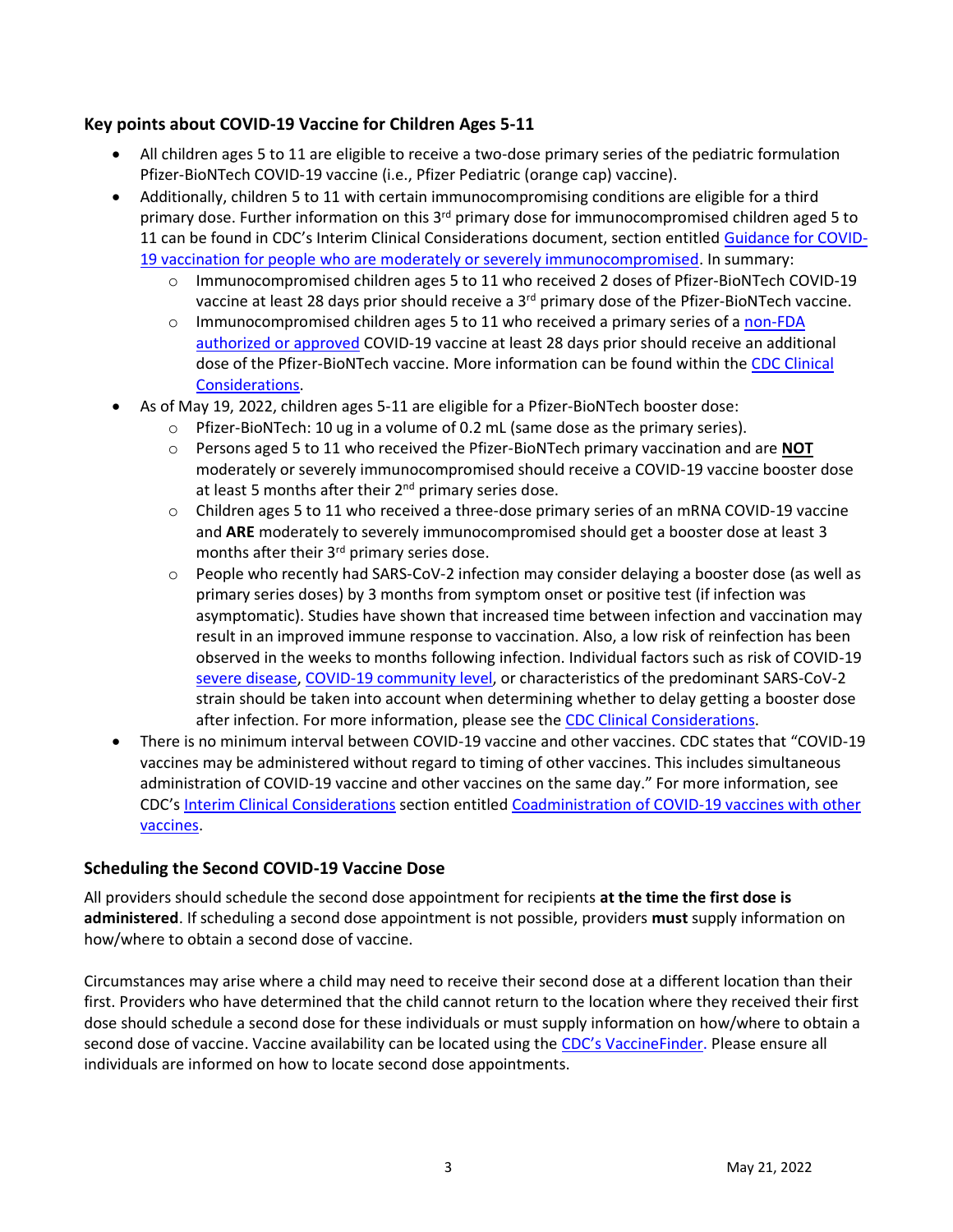# <span id="page-3-0"></span>**Special Considerations for Individuals Receiving Their Primary Series Doses Outside New York State**

Children who received their primary series of COVID-19 vaccine (one or both doses) outside of New York State will not have a record of this dose(s) in NYSIIS or CIR. Providers should either enter the dose(s) in NYSIIS/CIR as part of the historical record using data listed on the child's COVID-19 Vaccination Record Card OR advise the parent that they ask their primary care provider to enter their primary series doses into NYSIIS/CIR so the state has a full record of both doses of COVID-19 vaccine.

# <span id="page-3-1"></span>**Special Considerations for Individuals Receiving COVID-19 Vaccine Outside the United States**

The [CDC guidance](https://www.cdc.gov/coronavirus/2019-ncov/vaccines/fully-vaccinated.html#footnote) for fully vaccinated people states that "this [CDC] guidance can also be applied to COVID-19 vaccines that have been authorized for emergency use by the World Health Organization (WHO) (e.g., AstraZeneca/Oxford)."

Children ages 5 to 11 who received only the first dose of a two-dose mRNA COVID-19 vaccine are not considered fully vaccinated in the United States. They should be offered an age-appropriate second dose of an mRNA vaccine (i.e., Pfizer-BioNTech COVID-19 Vaccine formulation for children ages 5-11).

For COVID-19 vaccines not authorized by the FDA but listed for emergency use by the WHO:

- Please visit the [CDC's guidance on vaccines listed for emergency use by the WHO but not](https://www.cdc.gov/vaccines/covid-19/clinical-considerations/interim-considerations-us.html#:~:text=Table%20A.2.%20Received%20a%20COVID%2D19%20vaccine%20listed%20for%20emergency%20use%20by%20WHO%20but%20not%20approved%20or%20authorized%20by%20FDA)  [approved/authorized by the FDA.](https://www.cdc.gov/vaccines/covid-19/clinical-considerations/interim-considerations-us.html#:~:text=Table%20A.2.%20Received%20a%20COVID%2D19%20vaccine%20listed%20for%20emergency%20use%20by%20WHO%20but%20not%20approved%20or%20authorized%20by%20FDA)
- Children who have received all recommended doses of a COVID-19 vaccine that is listed for emergency use by the WHO **do not need** any additional doses with an FDA-authorized COVID-19 vaccine.

For COVID-19 vaccines neither authorized by FDA nor listed for emergency use by the WHO:

• For children who received all or some of the recommended doses of a COVID-19 vaccine that is neither authorized by FDA nor listed for emergency use by the WHO, the CDC does NOT consider these persons to be fully vaccinated. They should be offered a two-dose series of the age-appropriate COVID-19 vaccine (i.e., Pfizer-BioNTech COVID-19 Vaccine formulation for children ages 5 to 11). For more information, please visit the [CDC's guidance](https://www.cdc.gov/vaccines/covid-19/clinical-considerations/interim-considerations-us.html#:~:text=Table%20A.4.%20Received%20all%20or%20some%20of%20the%20recommended%20doses%20of%20COVID%2D19%20vaccines%20that%20are%20NOT%20FDA%2Dauthorized%2C%20FDA%2Dapproved%2C%20or%20among%20those%20listed%20for%20emergency%20use%20by%20WHO) on these vaccines.

# <span id="page-3-2"></span>**COVID-19 Vaccines Listed for Emergency Use by the WHO**

As of May 1, 2022, the WHO has listed a number of COVID-19 vaccines for emergency use. There are several vaccines on this list that are also authorized by the FDA for Emergency Use in the United States. These include:

- Pfizer-BioNTech COVID-19 vaccines (e.g., COMIRNATY, Tozinameran)\*
- Janssen (Johnson & Johnson) COVID-19 vaccine\*
- Moderna COVID-19 vaccine (Spikevax)\*

For more information regarding other vaccines listed for emergency use by the WHO, please visit the WHO [website.](https://extranet.who.int/pqweb/vaccines/vaccinescovid-19-vaccine-eul-issued)

Please note that the minimum interval between receipt of the non-FDA-approved/authorized vaccine and initiation of the FDA-approved/authorized COVID-19 vaccine primary series is at least 28 days.

# <span id="page-3-3"></span>**Vaccine Safety**

Post-vaccination monitoring is an essential part of the COVID-19 vaccination program. The CDC is promoting and encouraging all those being vaccinated to participate in V-Safe, a smart-phone based application that will allow those vaccinated to enter their symptoms in the days after vaccination using text messaging. V-Safe also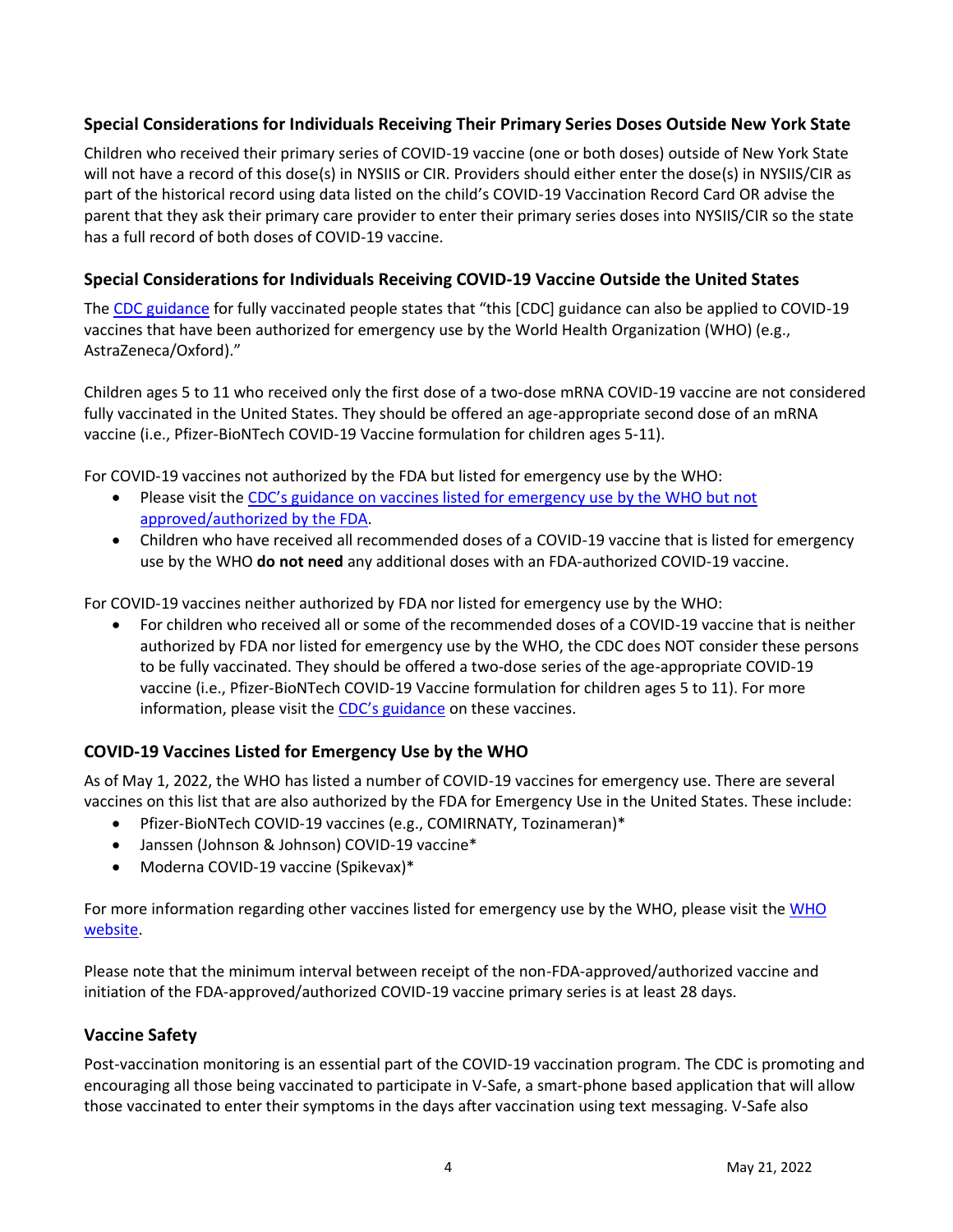provides reminders for the second dose and telephone follow up for anyone who reports medically significant adverse events. V-Safe materials can be found at [http://www.cdc.gov/vsafe,](http://www.cdc.gov/vsafe) including a V-Safe information sheet. Please print out the information sheet and hand to each person vaccinated.

You must report any adverse events that occur after vaccination to the Vaccine Adverse Events Reporting System (VAERS) at [info@VAERS.org](mailto:info@VAERS.org) or by calling 1-800-822-7967. For a list of administration errors and deviations and what action to take after an error or deviation has occurred, please refer to this CDC resource: [Appendix C. Vaccine Administration Errors and Deviations.](https://www.cdc.gov/vaccines/covid-19/clinical-considerations/interim-considerations-us.html#:~:text=Appendix%20C.%20Vaccine%20administration%20errors%20and%20deviations)

Information on COVID19 vaccine safety signals that have been assessed by one or more of these mechanisms can be found in CDC's [Selected Adverse Events Reported after COVID-19 Vaccination.](https://www.cdc.gov/coronavirus/2019-ncov/vaccines/safety/adverse-events.html) Additional information can be found in CDC's Interim Clinical Considerations:

- Section entitled [Safety considerations for mRNA COVID-19 vaccines: Pfizer-BioNTech and Moderna](https://www.cdc.gov/vaccines/covid-19/clinical-considerations/interim-considerations-us.html#safety-mRNA) (including considerations surrounding myocarditis and pericarditis), and
- Section entitled [COVID-19 vaccination and SARS-CoV-2 infection including MIS-C and MIS-A](https://www.cdc.gov/vaccines/covid-19/clinical-considerations/interim-considerations-us.html#infection) (including considerations for vaccination after MIS-C).

Regarding vaccine demand and hesitancy—serious safety problems associated with COVID-19 vaccines are rare. Still, patient perception of COVID19 vaccine safety, often fueled by false reports on social media, can impact public trust in vaccination. Information on common myths about COVID-19 vaccine safety (including impact on fertility and DNA) can be found at the [CDC's Facts webpage](https://www.cdc.gov/coronavirus/2019-ncov/vaccines/facts.html) and New York State's webpage Combatting [Misinformation about the COVID-19 Vaccines.](https://covid19vaccine.health.ny.gov/combatting-misinformation-about-covid-19-vaccines)

# <span id="page-4-0"></span>**Consent for Vaccination of Minors**

The following guidance is used by NYS operated mass vaccination sites. Other entities operating vaccination sites may use it as a model for securing consent for vaccination of minors, in consultation with counsel as needed. It is important to verify the age of any individual who appears to be a minor to ensure consent is obtained, confirm eligibility, and ensure the administration of the proper COVID-19 vaccine.

Proof of age should be requested but is not required where the parent or guardian is available to attest to the minor's age. Documentary proof may include (but is not limited to):

- Driver's license or non-driver ID
- Birth certificate issued by a state or local government
- Consulate ID
- Current US passport or valid foreign passport
- Permanent resident card
- Certificate of Naturalization or Citizenship
- Life insurance policy with birthdate
- Parent/guardian attestation

For all minors, a parent or legal guardian must provide consent for vaccination.

#### **16 and 17-year-olds:**

For minors 16 or 17 years of age, consent should be provided either in person or by phone, at the time of vaccine appointment. Providers may elect to accept a written statement of consent from the parent or guardian, where the parent or guardian is not available by phone to provide consent to vaccinate an unaccompanied minor. They may be considered for this purpose.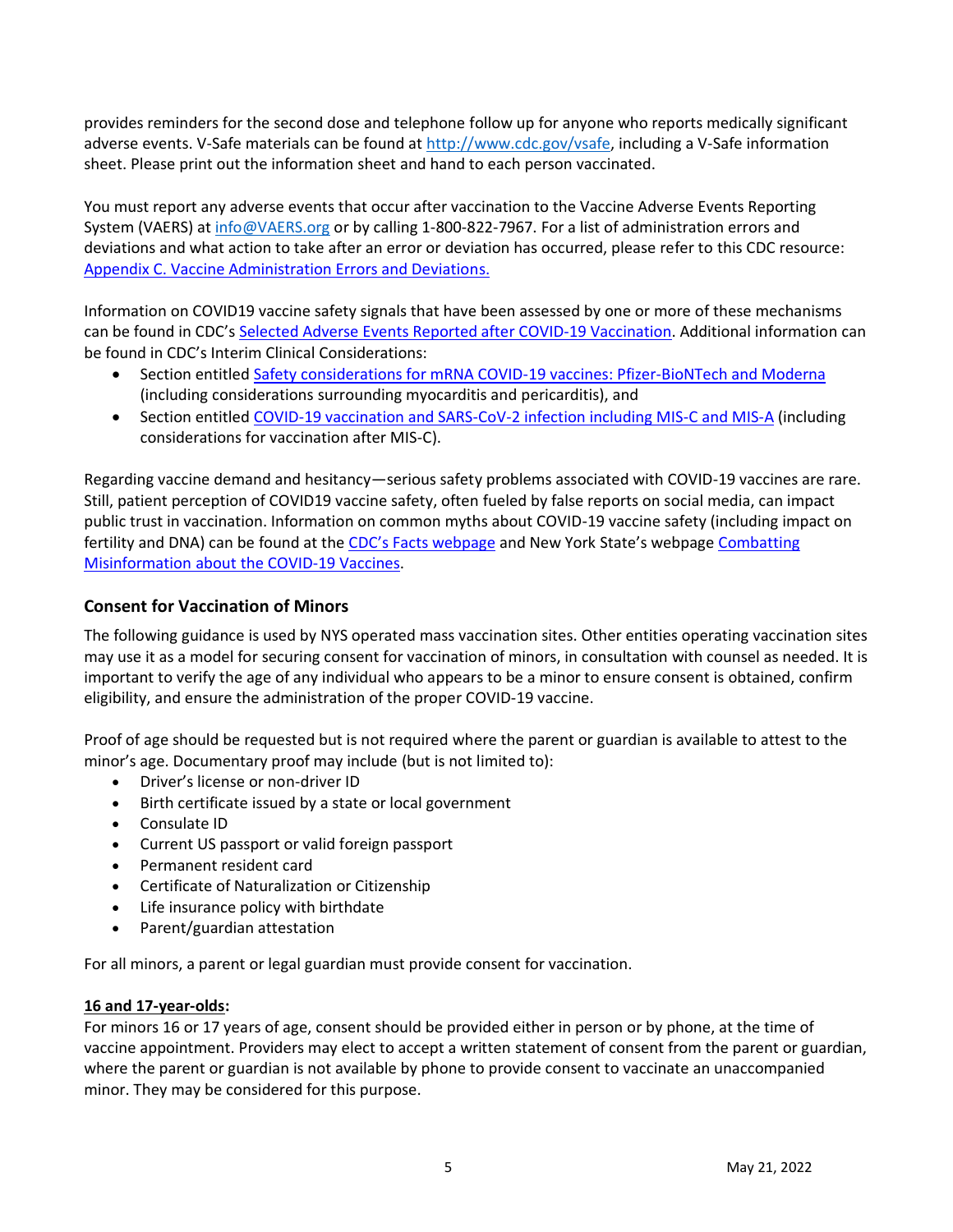### **5 through 15-year-olds:**

For minors who are 5 through 15 years of age, additionally, an adult caregiver should accompany the minor. If the adult caregiver is not the parent/guardian, the adult caregiver should be designated by the parent/guardian. The parent/guardian must still provide consent to the vaccination.

### <span id="page-5-0"></span>**Pfizer-BioNTech COVID-19 Vaccine Pediatric Formulation**

The Pfizer-BioNTech vaccine for ages 5 to 11 has a different pediatric formulation (10 µg per dose), packaging, preparation, and national drug code (NDC) from the Pfizer-BioNTech COVID-19 vaccine for ages 12 years and older. The Pfizer vaccine formulations for adults and adolescents (purple cap and gray cap; 30 µg per dose) CANNOT be used in children ages 5 to 11 years old. Children ages 5 to 11 years old should receive the ageappropriate vaccine formulation regardless of their size or weight. The vaccine dosage should be based on the child's age on the day of vaccination. For more information regarding the dosing and pediatric formulation please visit the [CDC's clinical considerations](https://www.cdc.gov/vaccines/covid-19/clinical-considerations/interim-considerations-us.html#children).

For information on the packaging of the Pfizer Pediatric vaccine see section 19 "How Supplied/Storage and Handling" of the [EUA Prescribing Information.](https://www.fda.gov/media/153714/download) The product is delivered in a single-use product shipper at -80°C (on dry ice). For information on Pfizer shipment notifications, the cold chain monitor, and how to unbox your Pfizer shipment, please visit the Controlant on-site monitoring [website.](https://in.controlant.com/onsitemonitoring)

COVID-19 Pfizer pediatric (orange cap) vaccine requires dilution. Reconstitution of the product for use on ages 5 to 11 requires 1.3 mL of diluent, which is a different volume than the adolescent/adult Pfizer 12+ purple cap formulation. The diluent provided with ancillary supplies are 10 mL vials of sterile 0.9% Sodium Chloride. One vial of diluent is provided for each vial of vaccine ordered. While these vials appear to contain sufficient diluent for multiple vials, they must only be used once due to the risk of bacterial infection. Diluent vials are a one-timeuse item and should be discarded with the remaining content after each use.

# <span id="page-5-1"></span>**Ordering Instructions**

Please see the [NYSDOH COVID-19 Vaccine Information for Providers](https://coronavirus.health.ny.gov/covid-19-vaccine-information-providers) page for more information on ordering pediatric Pfizer-BioNTech COVID-19 vaccine in NYSIIS. Providers in New York City should follow instructions from NYC DOHMH and CIR.

All facilities or practices are required to track vaccine uptake among their staff and must furnish uptake data to the NYSDOH via HERDS survey upon request, or as directed by your agency or organization.

# <span id="page-5-2"></span>**Storage and Handling Requirements**

Vaccines must be stored and handled properly from the time they are manufactured until they are administered to maintain the cold chain, thus protecting the potency and effectiveness of the vaccine and ensuring vaccine recipients are fully and safely protected from vaccine-preventable diseases. Detailed information regarding COVID-19 vaccine storage and handling requirements is available at [CDC Vaccine Storage and Handling Toolkit.](https://www.cdc.gov/vaccines/hcp/admin/storage/toolkit/storage-handling-toolkit.pdf) A storage and handling summary for the Pediatric Pfizer vaccine is available [here.](https://www.cdc.gov/vaccines/covid-19/info-by-product/pfizer/downloads/Pfizer_PED_StorageHandling_Summary.pdf)

As part of the COVID-19 Vaccination Provider Agreement, providers are required to:

• Store and handle vaccines under proper conditions, including maintaining cold chain conditions and chain of custody at all times in accordance with an EUA or vaccine package insert, manufacturer guidance, and CDC guidance in the Vaccine Storage and Handling Toolkit.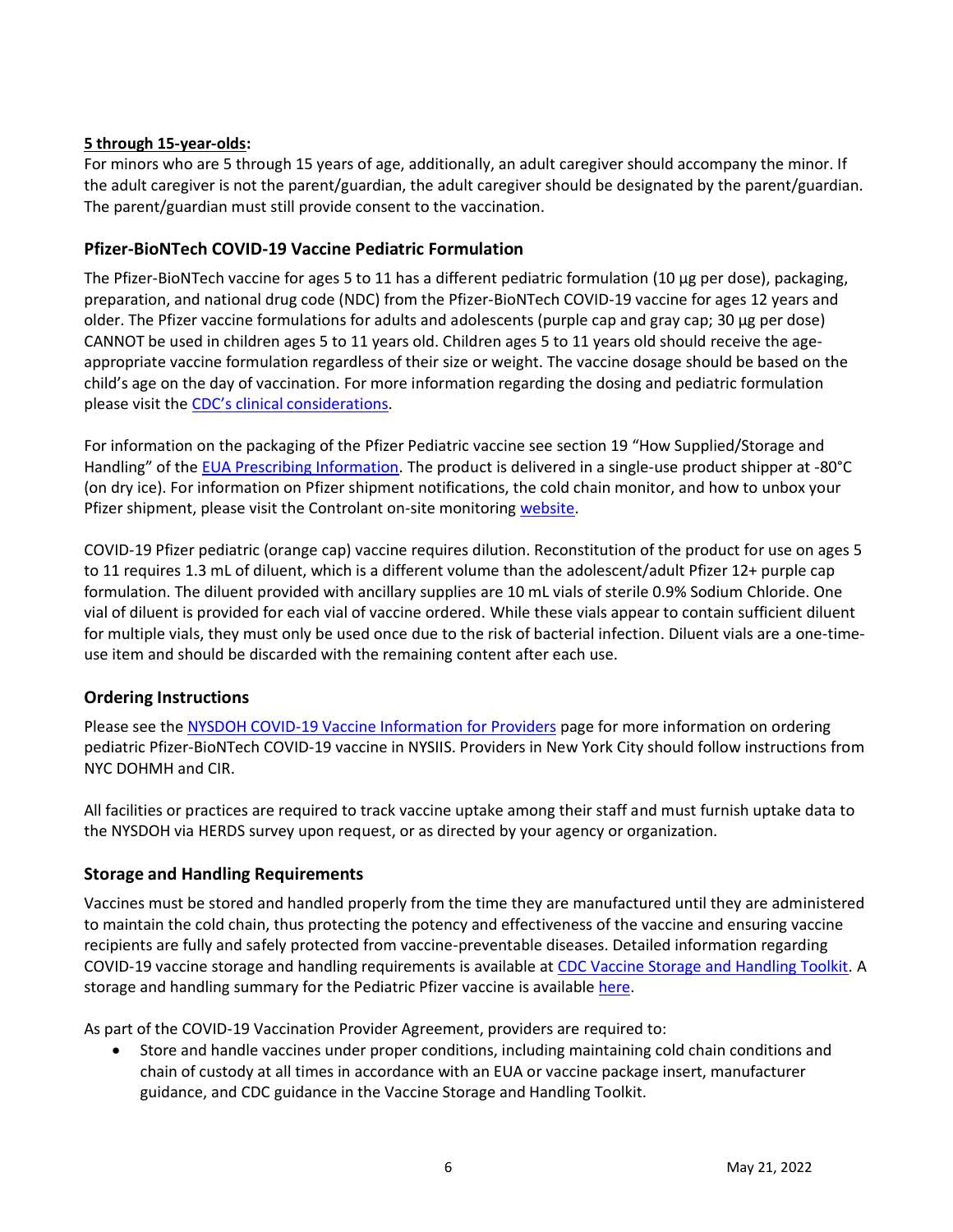- Monitor storage unit temperatures at all times, using equipment and practices that comply with guidance in the toolkit. Every storage unit that holds COVID-19 vaccines must have a digital data logger (DDL). Staff must check and record temperatures each workday and regularly check the DDL temperature data.
- If the temperature of the storage unit goes outside of the recommended temperature range, the temperature excursion must be reported immediately. Providers located outside NYC must complete th[e COVID-19 Vaccination Program Temperature Excursion Report.](https://coronavirus.health.ny.gov/covid-19-vaccination-program-temperature-excursion-report)
- Monitor and comply with COVID-19 vaccine expiration and beyond use dates.
- Preserve all records related to COVID-19 vaccine management, including temperature records, for a minimum of three years.
- Comply with CDC instructions and timelines for disposing of COVID-19 vaccine and diluent, including used doses.

#### <span id="page-6-0"></span>**Updates to Pfizer-BioNTech Pediatric COVID-19 Vaccine Expiration**

On April 13, 2022, the FDA approved a shelf-life extension for the Pfizer Pediatric vaccine (Orange cap, ages 5 to 11, diluent required). The approval and updated [EUA Fact Sheet](https://www.fda.gov/media/153714/download) takes effect immediately. **This extension applies to frozen (ULT) inventories only**.

The date printed on the Pfizer Pediatric (orange cap) vaccine vials indicate the manufacture date and **NOT** the expiration date. Originally, the expiration date was 6 months from the manufacture date, when stored in ultracold freezer temperatures (-90 to -60° C). **The expiration date for Pfizer orange cap vaccine has now been extended to 12 months (while held at ULT frozen).** Vials may also be stored up to 10 weeks in the refrigerator (2-8° C); however, vials stored in refrigerated vials (2-8° C) are **NOT** eligible for extension, regardless of the expiration date. **No standard freezer storage is approved for the pediatric formulation**. Once thawed, vials CANNOT be refrozen.

The Fact Sheet for the pediatric orange cap vials provided by the FDA now reads "regardless of storage conditions, vaccines should not be used after 12 months from the date of manufacture printed on the vial and cartons." Therefore, vaccine must be used by the expiration date, or the [10-week beyond use date](https://www.cdc.gov/vaccines/covid-19/info-by-product/pfizer/downloads/Pfizer_PED_BUD-Labels.pdf) for refrigerator storage, whichever comes first. The updated expiry dates for the orange cap vials based on 12 months from the date of manufacture are provided below.

| <b>Printed Manufacturing Date</b> | 12-Month Expiry Date* |
|-----------------------------------|-----------------------|
| 06/2021                           | 31-May-2022           |
| 07/2021                           | 30-Jun-2022           |
| 08/2021                           | 31-Jul-2022           |
| 09/2021                           | 31-Aug-2022           |
| 10/2021                           | 30-Sep-2022           |
| 11/2021                           | 31-Oct-2022           |
| 12/2021                           | 30-Nov-2022           |
| 01/2022                           | 31-Dec-2022           |
| 02/2022                           | 31-Jan-2023           |

\*Date of expiration always falls on the last day of the month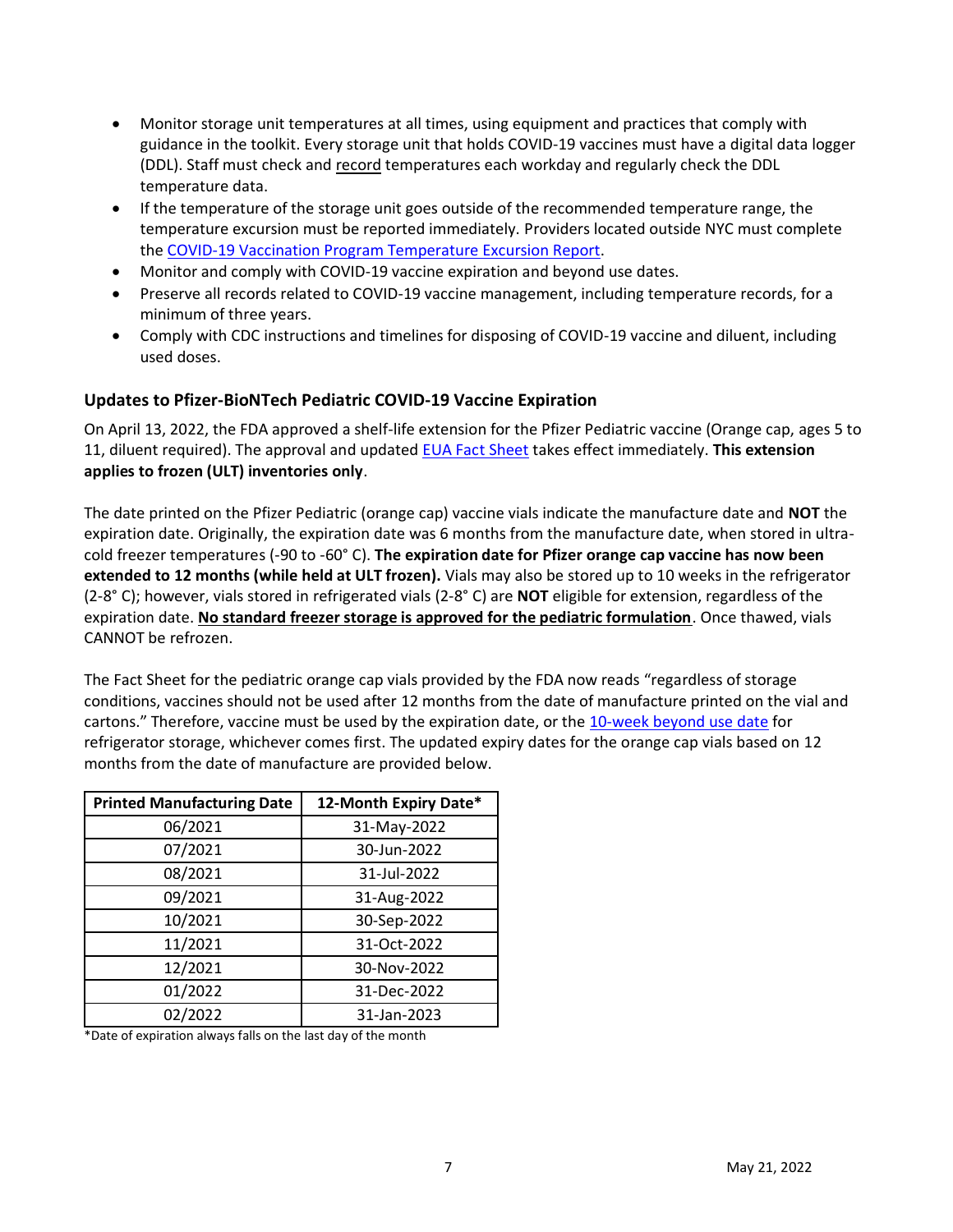Responsible wastage policies remain in effect. Providers should plan to minimize waste to the best of their ability but should not miss the opportunity to vaccinate a willing individual, even if it results in other wasted doses.

#### Beyond Use Dates (BUDs)

All vaccines have expiration dates, and some routinely recommended vaccines have a beyond use date (BUD), which is calculated based on the date the vial is first punctured and the storage information in the package insert. Whenever a vial of COVID-19 vaccine is moved to storage conditions that affect BUD or a multidose vial is punctured, label the vial(s) with the beyond use date/time. **The BUD must never exceed the labeled expiration date.** Once the vaccine has reached its expiration or beyond use date/time, unused doses must be disposed of as medical waste and [reported as wastage in NYSIIS](https://coronavirus.health.ny.gov/reporting-vaccine-wastage) or CIR. A summary of COVID-19 vaccine beyond use dates and resources are listed below.

- Pfizer Pediatric Tris (Orange Cap): [Beyond-Use Date \(BUD\) Tracking Labels for Vaccine During](https://www.cdc.gov/vaccines/covid-19/info-by-product/pfizer/downloads/Pfizer_PED_BUD-Labels.pdf)  [Refrigerator Storage](https://www.cdc.gov/vaccines/covid-19/info-by-product/pfizer/downloads/Pfizer_PED_BUD-Labels.pdf)
	- o Refrigerator (2° C to 8° C): 10 weeks
	- o **NOTE: NO standard freezer (-25° C to -15° C) storage allowed**
	- o Room temperature (8 ° C to 25° C): 12 hours prior to first puncture
	- o After Puncture: 2° C to 25° C for up to 12 hours. Vial labels and cartons may state that a vial should be discarded 6 hours after the first puncture. The information in the EUA Fact Sheet (12 hours) supersedes the number of hours printed on vial labels and cartons.

Each provider that receives vaccine:

- Must make best efforts to use all vaccine doses before expiration or reaching beyond use dates based on temperature storage requirements by assessing the COVID-19 vaccination status of each patient and offering the vaccine to all eligible individuals. Pediatric vaccine vials do not have expiration dates printed on the label. Instead, the date of manufacture is printed on the label, along with the lot number. Vials must be used before the expiration date, which is **twelve (12)** months after manufacture date if stored ultra-cold, or the beyond use date of 10 weeks once placed in the refrigerator, whichever comes first.
- Providers should continue to report all doses administered to NYSIIS and CIR, including third vaccine doses and booster doses as appropriate based on ACIP recommendations. It is critical that providers follow the appropriate intervals and product combinations in order for these doses to be considered valid. Providers should fully utilize both NYSIIS and CIR to confirm patients' previous dose dates and vaccine type. Full contact information for the parent/guardian of the child receiving the vaccination, including phone number, email and zip code, should be entered as well.

In addition, to ensure all New Yorkers can find vaccination locations close to them, **vaccine providers are strongly encouraged to have their facility/facilities opt-in to the CDC's online VaccineFinder tool**  [\(Vaccines.gov\)](https://www.vaccines.gov/)**.** To do so, providers should set the display field in the COVID-19 Locating Health Portal to "display" if the facility is currently providing vaccinations to the general public. This will allow patients in the local area to see in real-time whether the facility has doses of each brand available, enabling vaccination access for a broader population.

<span id="page-7-0"></span>• NYSDOH reports inventory to the CDC every Monday through Friday for each organization. Therefore, organizations do not need to report inventory to VaccineFinder (despite having access). Providers must maintain accurate inventory in NYSIIS or CIR. Additional information on the VaccineFinder tool can be found [here.](https://www.vaccines.gov/covid-provider-resources/)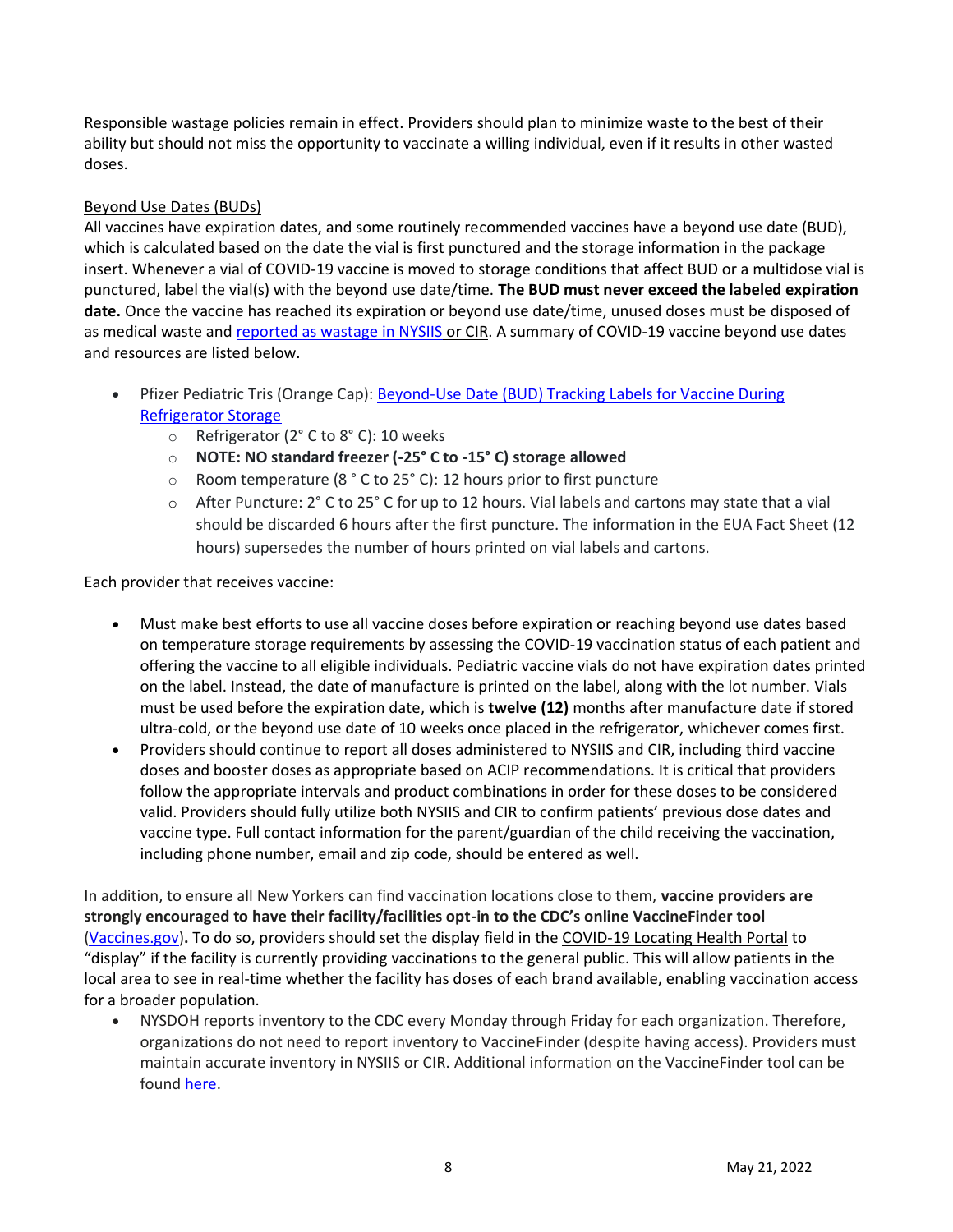### **Vaccine Redistribution**

As the ordering quantities and the storage conditions have become more practical, providers are encouraged to place direct orders in NYSIIS and avoid redistribution whenever possible, even if all doses cannot be used. Vaccine may be redistributed to another facility, provider, practice, or local health department that is enrolled in the COVID-19 vaccination program, with proper notice to the NYSDOH. Prior to redistributing vaccine, facilities must submit a completed [redistribution form](https://coronavirus.health.ny.gov/covid-19-vaccination-program-redistribution-guidance) t[o COVIDVaccineRedistribution@health.ny.gov](mailto:COVIDVaccineRedistribution@health.ny.gov) and can proceed with the redistribution once submitted. Redistributions must follow the [New York State COVID-19 Vaccine](https://coronavirus.health.ny.gov/new-york-state-covid-19-vaccine-program-guidance-vaccine-transport)  [Program Guidance for Vaccine Transport,](https://coronavirus.health.ny.gov/new-york-state-covid-19-vaccine-program-guidance-vaccine-transport) including use of a digital data logger to monitor temperatures during transport. Direct orders are the preferred and safest way to receive vaccine.

A provider may transport vaccine to another location for the purpose of holding a limited duration vaccination clinic without notifying the NYSDOH. If the provider is administering the doses and reporting doses administered against their own inventory in NYSIIS, all unused vaccine must be transported back to the original location at the conclusion of the clinic that day. The provider must retain possession and control of the vaccine for the duration of the transport and administration.

#### <span id="page-8-0"></span>**Responsible Wastage**

The CDC released guidance on May 11, 2021, regarding wastage along with a critical message to "take every opportunity to vaccinate every eligible person." As more vaccination opportunities are created, the likelihood of leaving unused doses in a vial may increase. While enrolled providers must continue to follow [clinical best](https://www.cdc.gov/vaccines/pubs/pinkbook/strat.html)  [practices](https://www.cdc.gov/vaccines/pubs/pinkbook/strat.html) to use every dose possible, it should not be at the expense of missing an opportunity to vaccinate every eligible person when they are ready to get vaccinated.

As the ordering quantities and the storage conditions have become more practical, we are encouraging providers to place direct orders whenever possible, even if you cannot use all doses. This is the safest way for providers to receive vaccine and reduces the risk of temperature excursions and the burden of continued redistribution.

- Currently available COVID-19 vaccine products are all multidose vials. Vaccine vials must often be punctured without using the full number of doses printed on the label. Do not turn anyone away because you do not have additional people to vaccinate with remaining doses in a vial. Discarding the remaining doses is acceptable wastage (and needs to be [reported as wastage in NYSIIS\)](https://coronavirus.health.ny.gov/reporting-vaccine-wastage). Doses not administered within the limits below post-puncture must be wasted:
	- o 12 hours: Pfizer ages 5-11 orange cap/pediatric

Please note: **Any vial of vaccine that exceeds the shelf life indicated by the manufacturer (expiration date OR beyond use date) must be disposed of as regulated medical waste and reported as wastage** in consultation with the manufacturer

# <span id="page-8-1"></span>**Equity and Access**

Efforts must be made to conduct outreach to families in all communities and settings. Children and families in areas that have a high social vulnerability index are particularly vulnerable to COVID-19 and should be notified about how they can receive vaccine. Every effort should be made to increase their access to vaccination opportunities.